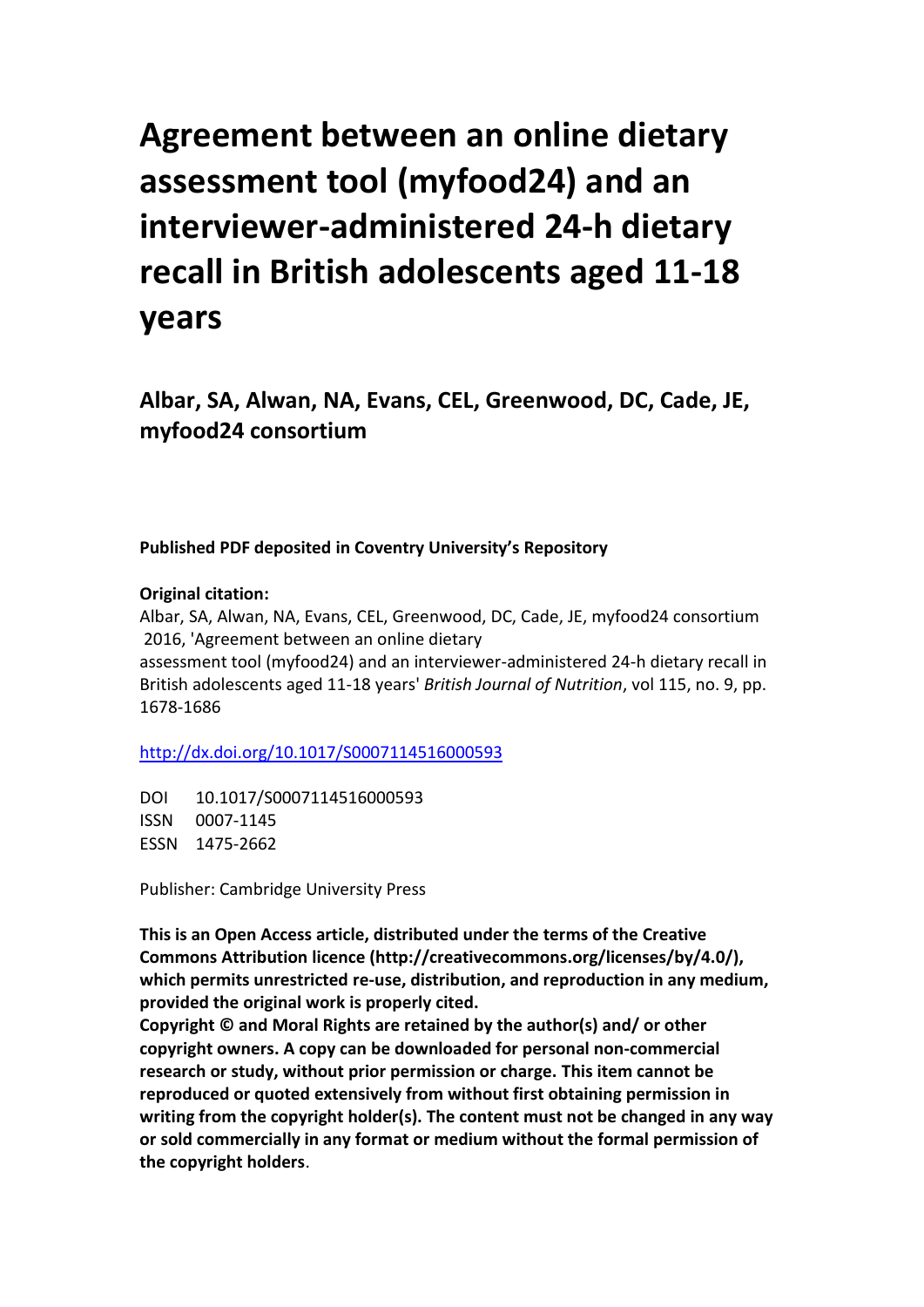© The Authors 2016. This is an Open Access article, distributed under the terms of the Creative Commons Attribution licence (http://creativecommons.org/licenses/by/4.0/), which permits unrestricted re-use, distribution, and reproduction in any medium, provided the original work is properly cited.

# Agreement between an online dietary assessment tool (myfood24) and an interviewer-administered 24-h dietary recall in British adolescents aged 11–18 years

Salwa A. Albar $^{1,2}$ \*, Nisreen A. Alwan $^3$ , Charlotte E. L. Evans $^1$ , Darren C. Greenwood $^4$  and Janet E. Cade $^1$ on behalf of the myfood24 Consortium Group<sup>1,2,3,4,5,6,7</sup>†

<sup>1</sup>Nutritional Epidemiology Group, School of Food Science and Nutrition, Room G.07, Food Science Building, University of Leeds, Leeds LS2 9JT, UK

 $^2$ School of Food Science and Nutrition, King Abdulaziz University, PO Box 42807, 21551 Jeddah, Saudi Arabia  $^3$ Academic Unit of Primary Care and Population Sciences, Faculty of Medicine, University of Southampton, Southampton SO16 6YD, UK

 $^4$ Division of Biostatistics, Leeds Institute of Genetics, Health and Therapeutics, University of Leeds, Leeds LS2 9JT, UK <sup>5</sup>Global eHealth Unit, Department of Primary Care and Public Health, London School of Public Health, Imperial College London, London SW7 1NA, UK

<sup>6</sup>Molecular Epidemiology Unit, Leeds Institute of Genetics, Health and Therapeutics, University of Leeds, Leeds LS2 9JT, UK  $^7$ Nutrition and Dietetic Research Group, Department of Investigative Medicine, Hammersmith Hospital, Imperial College London, London SW7 1NA, UK

(Submitted 13 July 2015 – Final revision received 6 January 2016 – Accepted 21 January 2016 – First published online 15 March 2016)

### Abstract

myfood24 Is an online 24-h dietary assessment tool developed for use among British adolescents and adults. Limited information is available regarding the validity of using new technology in assessing nutritional intake among adolescents. Thus, a relative validation of myfood24 against a face-to-face interviewer-administered 24-h multiple-pass recall (MPR) was conducted among seventy-five British adolescents aged 11–18 years. Participants were asked to complete myfood24 and an interviewer-administered MPR on the same day for 2 non-consecutive days at school. Total energy intake (EI) and nutrients recorded by the two methods were compared using intraclass correlation coefficients (ICC), Bland–Altman plots (using between and within-individual information) and weighted κ to assess the agreement. Energy, macronutrients and other reported nutrients from myfood24 demonstrated strong agreement with the interview MPR data, and ICC ranged from 0·46 for Na to 0·88 for EI. There was no significant bias between the two methods for EI, macronutrients and most reported nutrients. The mean difference between myfood24 and the interviewer-administered MPR for EI was −230 kJ (−55 kcal) (95 % CI −490, 30 kJ (−117, 7 kcal); P =0·4) with limits of agreement ranging between 39 % (3336 kJ (−797 kcal)) lower and 34 % (2874 kJ (687 kcal)) higher than the interviewer-administered MPR. There was good agreement in terms of classifying adolescents into tertiles of EI ( $\kappa_w$  = 0.64). The agreement between day 1 and day 2 was as good for myfood24 as for the interviewer-administered MPR, reflecting the reliability of myfood24. myfood24 Has the potential to collect dietary data of comparable quality with that of an interviewer-administered MPR.

### Key word: Myfood24: Online dietary assessment tools: Validation: Interviewer-administered 24-h recall: Adolescents

Assessing nutritional status in large prospective epidemiological studies with the available traditional dietary assessment methods is challenging. Therefore, such studies require a large number of participants and repeated measures over a period of time to account for changes in diet and to adequately reflect usual long-term diet<sup>[\(1\)](#page-8-0)</sup>. Adolescents are considered to be one of the most challenging age groups in terms of reporting dietary  $data^{(2,3)}$  $data^{(2,3)}$  $data^{(2,3)}$  $data^{(2,3)}$  $data^{(2,3)}$ , as they are more likely to have unstructured eating

habits, they tend to eat away from home more than adults and they find the methods used to report food intake difficult to complete<sup> $(3)$  $(3)$  $(3)$ </sup>. As adolescents are often the most enthusiastic in terms of adopting new technology and using the Internet<sup>[\(2\)](#page-8-0)</sup>, using a novel approach to assess the food intake of this age group through the use of technology may motivate and engage adolescents in measuring individuals' diet for research or personal use  $(2,4)$ .

Abbreviations: EI, energy intake; CSD, Children's Social Desirability; ICC, intraclass correlation coefficient; interview (MPR), interviewer-administered 24-h multiple-pass dietary recall; myfood24, Measure Your Food On One Day; YANA-C, Young Adolescents' Nutrition Assessment on computer.

- \* Corresponding author: S. A. Albar, fax +44 113 343 2982, email ml09saa@leeds.ac.uk; salbar1@kau.edu.sa
- † The myfood24 consortium members are listed in the Appendix.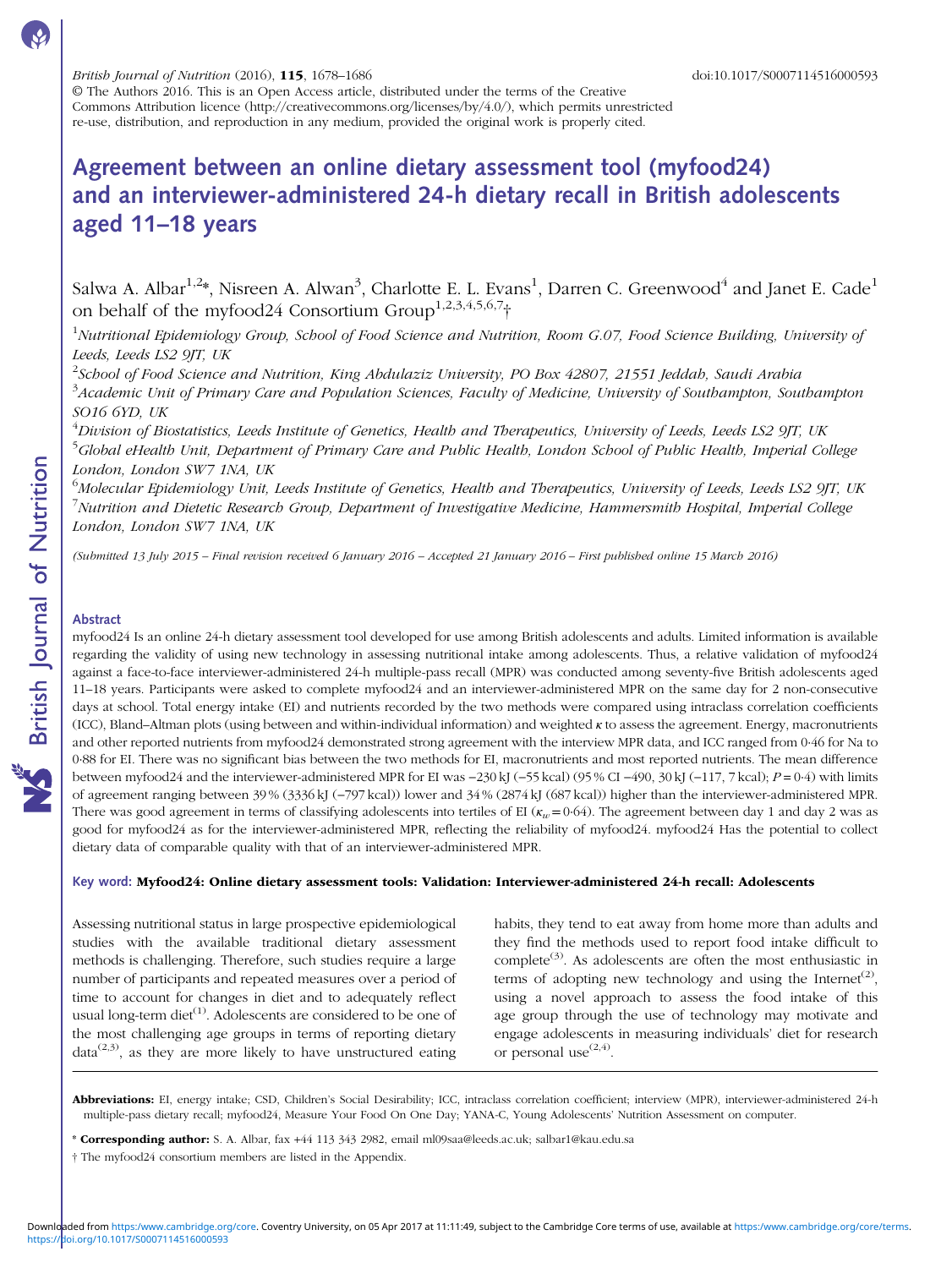Using new technology for dietary assessment offers several possible advantages. For instance, it has the potential to improve data quality, it can help standardise the questions and questioning sequence, it makes the processing of data easy, it produces immediate results and it increases privacy and confidentiality<sup>[\(5,6,7\)](#page-8-0)</sup>. Recently, most technology-based selfadministered dietary assessment methods have been developed specifically for adults<sup> $(8-13)$  $(8-13)$  $(8-13)$  $(8-13)$  $(8-13)$ </sup>, whereas a limited number have been designed for adolescents. For instance, Food Intake Recording Software System version  $4^{(14)}$  $4^{(14)}$  $4^{(14)}$ , which is available now as the Automated Self-Administered 24-hour dietary recall (ASA24)-kids, was developed in the USA for self-completion by children aged 10 years and older. In Belgium, the Young Adolescents' Nutrition Assessment on computer  $(YANA-C)^{(15,16)}$  $(YANA-C)^{(15,16)}$  $(YANA-C)^{(15,16)}$ was developed for use among 11–14-year-olds, and a web-based version has been improved and adapted for use among young adolescents – namely, the Children's and Adolescents' Nutrition Assessment and Advice on the  $Web^{(17)}$  $Web^{(17)}$  $Web^{(17)}$ . In the UK, the Synchronized Nutrition and Activity Program for self-completion by  $7-15$ -year-old children<sup> $(18)$  $(18)$  $(18)$ </sup> provides similar information to the FFQ, and the interactive portion size assessment system has been adapted and extended for use among 11–24-year-olds (INTAKE24). INTAKE24 is an online multiple-pass 24-h dietary recall tool developed for use in the Scottish food and nutrition survey<sup>[\(19](#page-9-0))</sup>.

Recently, Measure Your Food On One Day (myfood24) has been developed<sup>[\(20](#page-9-0))</sup>. It is a UK online 24 h dietary assessment tool designed to address the need for a valid, reliable, lowburden and user-friendly dietary assessment method suitable for use among different age groups (adolescents and adults), with the aim of standardising the method used for the whole population. There is still limited knowledge regarding the accuracy of fully automated 24-h dietary recalls, and more research is therefore required to investigate their validity, particularly among different age groups<sup> $(6)$  $(6)$  $(6)$ </sup>. Thus, this study aimed to assess the agreement between myfood24 and an interviewer-administered 24-h multiple-pass dietary recall (interview (MPR)) for use among British adolescents aged 11–18 years.

### **Methods**

### Sample size

Sample size calculation was based on mean and standard deviations of energy intakes (EI), of 7511 kJ (1795 kcal) (SD 2100 kJ (502 kcal)), as reported by adolescents (11–18 years old) in the National Diet and Nutritional Survey 2008/2011<sup>[\(21\)](#page-9-0)</sup>. In all, seventy participants were required to obtain 90 % power to detect a 10 % (837 kJ (200 kcal)) difference in mean EI reported by the two methods at a significance level of 0·05. This number would also provide an adequate precision for the Bland–Altman limits-of-agreement test<sup>[\(22\)](#page-9-0)</sup>. Allowing for 9% attrition, the aim was to recruit seventy-seven participants. To ensure a representative sample of adolescents from each age group, an effort was made to balance the sample in terms of age and sex.

### Recruitment criteria

All adolescents were recruited from two high schools; thirty participants were recruited from a high school in the centre of Leeds and forty were recruited from a high school in the northwest of Leeds. The inclusion criteria were as follows: aged 11–18 years and being able to speak, read and write English; exclusion criteria were having any limitation that could inhibit the adolescent's ability to recall their diet or use a computer. Having experience of using the Internet or computers was not required. Pupils who were interested in taking part were given an information sheet and consent form. Written parental consent was also obtained if the participants were younger than 16 years of age. Ethics approval for the study was granted by the University of Leeds (Ethics reference: MEEC 11-046 (Phase 2)).

### Measure Your Food On One Day (myfood24)

myfood24 Is an online self-administered 24-h dietary recall/ record tool, which has been developed to help researchers collect multiple automated dietary data in large-scale epidemiological studies. To reduce completion time of the food intake report, the myfood24 consortium chose not to pursue the detailed Automated Multiple-Pass Method (AMPM). In myfood24, users are requested to go through as few webpages as possible to complete the food recall; pop-ups and prompts were limited. myfood24 Has retained some aspects of the AMPM by including an optional make-list function as the first pass, a detailed food search, prompts for commonly forgotten foods and a final review before submission.

myfood24 Has the advantage of being linked to an extensive (approximately 50 000 items) branded electronic food compo-sition database<sup>[\(23,24](#page-9-0))</sup>. myfood24 Has food portion images that were obtained from the Young Person's Food Atlas<sup>[\(25\)](#page-9-0)</sup>. myfood24 Was developed with the flexibility to be used as either a food diary or to be self- or interviewer-administered as required. More detailed information about myfood24's design and features has been provided in published reports<sup> $(26)$  $(26)$  $(26)$ </sup>.

In this study, myfood24 was used as a self-administered 24-h dietary recall method, with free use of myfood24's features and functions (no instructions were given to adolescents about how to use myfood24, only brief polite points were presented on the first webpage of myfood24 (project instructions)). We wanted to reflect how the tool could be used in the future, where individuals will receive an email to use the system by themselves, with no additional guidance available.

### Reference method: interviewer-administered 24-h multiple-pass recall

Face-to-face interviews were administered for the 24-h dietary recall with an identical time frame to myfood24 to ensure that participants completed myfood24 on the same day as the reference method. All interviewers were postgraduate nutritionist students and they received training, a standardised protocol and material to administer the multiple-pass method $^{(27)}$  $^{(27)}$  $^{(27)}$ . All the participants were interviewed at school in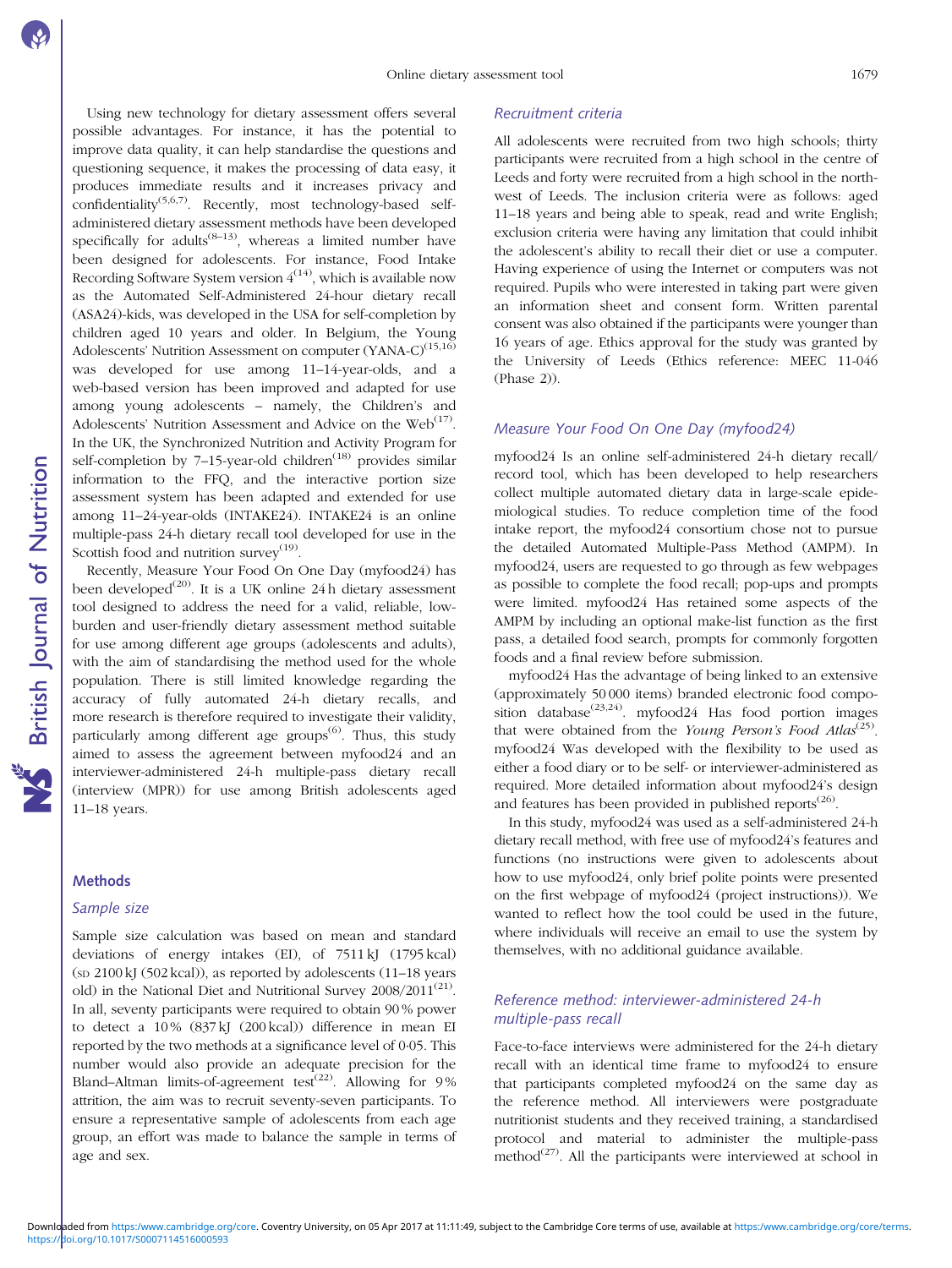a separate area. The *Young Person's Food Atlas<sup>[\(25](#page-9-0))</sup>* was used to estimate food portion size in the interview MPR. After collecting the 24-h dietary recalls, the interviewer reviewed the report once it was completed. Data generated from the interview MPR were coded by one of the three trained coders using myfood24 in order to have the same database available. Each coder received training and a standardised protocol for coding, which was developed by the researchers to deal with missing or ambiguous data. This was to increase consistency in coding and to minimise measurement errors related to coding and food composition databases. After coding all dietary recall interviews, a detailed review and verification for quality control were carried out by two members of the research team where any coding errors were corrected to match the reported interview. No data have been excluded and no changes were made to the student recalls from myfood24.

### Data collection

After identifying adolescents who were willing to take part in the study, participants were asked to attend one of the fourteen groups at their school. They were asked to attend one session on 2 non-consecutive days over the course of 2 weeks for each session. The 2d were selected based on the availability of students in school. As the interview was not conducted on Saturday or Sunday, the recall only covered Monday to Thursday and Sunday (week and weekend days). In each session, participants were asked to report all foods and drinks consumed in the previous day in myfood24 using the school's computer and then attend an interview with one of the two trained nutritionist interviewers in order to complete the interviewer-administered multiple-pass 24-h recall for the same day. The interviewers were blind to what the participants had entered into myfood24 and each participant was interviewed separately. All participants were given a unique username and password to use myfood24.

For logistical reasons, in order to manage the research in schools, each group of students was randomly assigned to attend a 1-h session, three of them were asked to start with myfood24 (in order to avoid the learning effect with myfood24) and two with the interviewer-administered MPR first. Next, they were swapped over when they had completed their first tool. On the 2nd day, participants who started with the interviews on the 1st day were asked to start with myfood24 and vice versa. When students asked for help, the researcher advised them to check the instructions on the website, and encouraged them to select the most appropriate food they consumed (no help was given in selecting food or portion size). The target reference period was from midnight to midnight the previous day, with an identical time frame for both methods.

On the 2nd day, after conducting the two tests, the participants completed an anonymous questionnaire to identify their backgrounds, attitudes towards technology, evaluation of myfood24 and tendencies to respond in a socially desirable way, using the Children's Social Desirability (CSD) scale, which contains fourteen items (online Supplementary Table S1). At the end of the study, each participant received a £5 voucher as a token of appreciation for their time and effort.

### Statistical analyses

Analyses were performed using Stata statistical software release 11 (StataCorp LP)<sup> $(28)$  $(28)$ </sup>, and for all analyses the significance level was two-sided and set at 0·05. Descriptive statistics (mean values and standard deviations) were used to define sample characteristics. The method of Bland and Altman was used to measure the extent of agreement between the two dietary assessment methods $^{(29)}$  $^{(29)}$  $^{(29)}$ , of which there are two components: bias and precision. These were assessed by using the limit of agreement between methods. Both aspects of agreement were assessed using information from two observations of each method per individual, assuming that the within-subject variance is constant and the two measures for the same subject on different days are independent $(30)$  $(30)$  $(30)$ . The intraclass correlation coefficient (ICC) between myfood24 and interview (MPR) was also calculated using a two-way mixed-effects ANOVA model, with a subject-by-method interaction<sup>[\(31\)](#page-9-0)</sup>. In order to assess whether myfood24 agrees with interviewer MPR in ranking individuals in the same category, dietary intake was classified into tertiles for both methods. A linear weighted kappa  $(\kappa_w)^{(32)}$  $(\kappa_w)^{(32)}$  $(\kappa_w)^{(32)}$  was used to evaluate the level of agreement over and above that which would be expected by chance and to take into account the amount of disagreement between the methods. This analysis was carried out for the average of the 2 d.

Secondary analyses were carried out to investigate whether there was a significant difference between the differences in EI (myfood24–interview (MPR)) for the average of the 2 d and sex or age group (younger adolescents to older adolescents) using regression models; the difference in EI was the dependent variable, and sex (model-1) and age group (model-2) were the independent variables. Furthermore, a CSD score was calculated and possible scores ranged from 0 to 14, with higher scores indicating a higher tendency towards socially desirable  $responses$ <sup>[\(33](#page-9-0))</sup>. A Spearman rank correlation was used to measure the association between the CSD score and the differences in EI. All secondary analyses were carried out with the average of EI for the 2 d. Analyses were conducted on key nutrients presented by the myfood24 summary file.

### **Results**

### Characteristics of the study sample

In total, seventy-five adolescents took part in this study: thirtyeight girls (51 %) and thirty-seven (49 %) boys, aged between 11 and 18 years. In all, sixty-six (88 %) of them were of white ethnicity. An effort was made to balance the sample in terms of age and sex in each age group. Only five adolescents (7 %), three girls and two boys were unable to complete the 2nd round. The recall covered 2 d including weekdays (Monday to Thursday) and a weekend day (Sunday). From the 2 d, 26 (18 %) weekend days were included in the study (Table [1](#page-4-0)). The mean social desirability score was 5·3 (95 % CI 4·8, 5·6), and there were no significant differences in adolescents' CSD scores between older adolescents and younger adolescents (mean difference 0·02; 95 % CI −1·2, 1·1,  $P = 0.1$ ) or between girls and boys (mean difference 0·3; 95 % CI −1·4, 0·9, P= 0·6).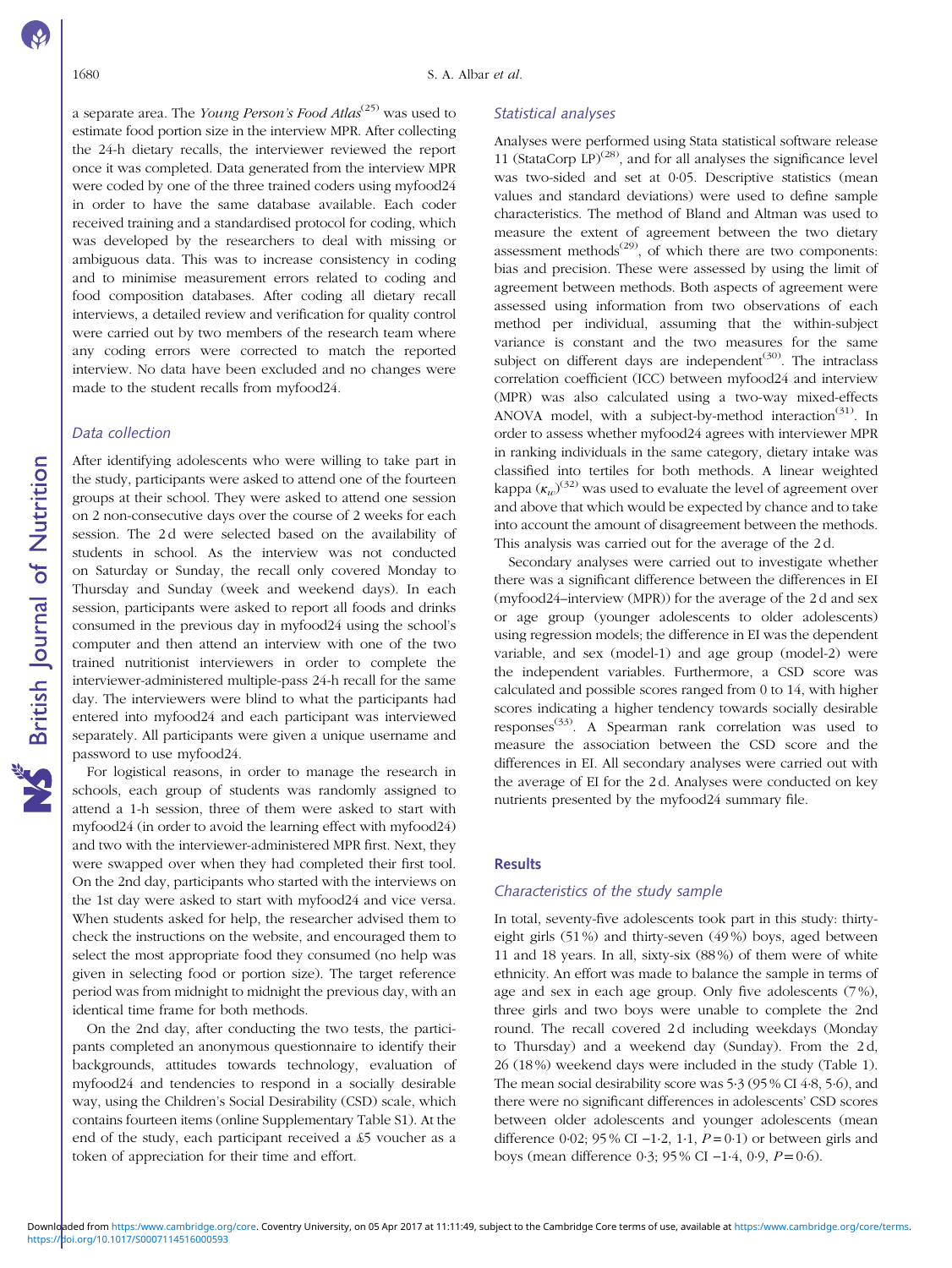<span id="page-4-0"></span>

|  | Table 1. General characteristics of all adolescents (11-18 years) |  |  |  |
|--|-------------------------------------------------------------------|--|--|--|
|  | (Mean values and 95% confidence intervals; number and percentage) |  |  |  |

| General characteristics (n 75)                              | Mean           | 95 % CI                |
|-------------------------------------------------------------|----------------|------------------------|
| Age (years)<br>Child social desirability score*(n 70)+      | 14 6<br>5.3    | 14.1, 15.1<br>4.8, 5.9 |
|                                                             | n              | $\%$                   |
| Sex (girls)                                                 | 38             | $50-7$                 |
| Ethnicity (white)                                           | 66             | 88.0                   |
| Asian                                                       | 2              | 2.7                    |
| <b>Black or black British</b>                               | $\overline{7}$ | 9.3                    |
| Academic year (age range)                                   |                |                        |
| Year 7 (11-12 years)                                        | 10             | $13-3$                 |
| Year 8 (12-13 years)                                        | 11             | 14.7                   |
| Year 9 (13-14 years)                                        | 10             | 13.3                   |
| Year 10 (14-15 years)                                       | 11             | 14.7                   |
| Year 11 (15-16 years)                                       | 10             | 13.3                   |
| Year 12 (16-17 years)                                       | 12             | 16.0                   |
| Year 13 (17-18 years)                                       | 11             | 14.7                   |
| Access the Internet (daily)                                 | 65             | 86.7                   |
| Access the Internet at home (yes)                           | 74             | $98 - 7$               |
| Completed 2-d food recall                                   | 70             | 93.3                   |
| Food intake is similar to usual intake (yes)<br>Recall days |                |                        |
| Weekdays                                                    | 119            | 82.1                   |
| Weekend day                                                 | 26             | 17.9                   |
| Day 1                                                       | 56             | 74.7                   |
| Day 2                                                       | 57             | 76.0                   |
|                                                             |                |                        |

Possible scores range from 0 to 14; higher scores indicate higher socially desirable responses

† Number of children who completed the questionnaire.

### Reported nutrient intakes by myfood24 and the interviewer-administered 24-h dietary recall multiple-pass method for each day

[Table 2](#page-5-0) illustrates the daily intake of energy (kJ (kcal)), macronutrients (g) and some nutrients (g), as reported by myfood24 and the interview (MPR) for day 1 and day 2 separately. Daily EI, macronutrients and most nutrients were similar on day 1 and day 2, with SFA and sugars being slightly lower on the 2nd day. In general, the interview (MPR) appeared to record slightly higher EI and macronutrient values than myfood24.

### Agreement between myfood24 and the interviewer-administered 24-h dietary recall multiple-pass method for each day

[Table 3](#page-5-0) shows the limits of agreement and ICC for EI (kJ (kcal)), macronutrients (g), fibre (g), SFA (g), Na (g), sugars (g), total vegetables (g) and total fruits (g). myfood24 Underestimated EI compared with the interview (MPR); the mean difference was −230 kJ (−55 kcal) (95 % CI −490, 30 kJ (−117, 7 kcal), P<0·398), with a limit of agreement of −3336 to 2874 kJ (−797 to 687 kcal). This difference was equivalent to 2·8 % of the average EI, and the limit of agreement ranged from an underestimation of 39 % to an overestimation of 34 % for an average EI ([Fig. 1](#page-6-0)). Although there are significant differences between the two methods in the reported fibre and sugars intakes, the ICC was high at 0·76 and 0·75, respectively. The ICC for EI and other reported nutrients were high between the two methods, and ranged from

0·46 for Na to 0·88 for EI. The ICC between the time points (day 1 and day 2) for the two methods were similar [\(Table 4](#page-7-0)). It was 0.5 (95% CI 0.37, 0.63) for myfood24 and 0.49 (95 % CI 0·36, 0·62) for the interview (MPR) for the reported EI, and similar ICC were also found for all other nutrients.

### Agreement on ranking of energy and macronutrients

[Table 5](#page-7-0) presents the strength of agreement between myfood24 and the interview (MPR) on ranking of EI and macronutrients into the same tertiles for the average of the 2 d. The percentage agreement between the two methods was good, with the percentage classified into the same or adjacent tertiles ranging from 80% for proteins  $(\kappa_w = 0.55)$  to 86% for carbohydrates  $(\kappa_w = 0.71).$ 

### Secondary analyses

Although girls had a greater difference in EI between the two methods than boys, no significant difference was found between the differences (−414·6 kJ (−99·1 kcal); 95 % CI −207, 9.3;  $P = 0.07$ ). Moreover, no significant differences were found in younger adolescents compared with older adolescents in terms of the difference in EI between the two methods (41 kJ (9·8 kcal); 95 % CI -101, 120;  $P = 0.86$ ). Furthermore, the correlation between CSD score and the difference in reporting EI between the two methods was tested to investigate whether the differences in reporting EI were related to the adolescents' social desirability. Adolescents' CSD was not associated with the difference between the two methods (Spearman rank correlation  $r -0.07$ ; 95 % CI  $-0.29$ , 0.17;  $P = 0.58$ ).

### **Discussion**

This study demonstrates that myfood24 is an appropriate, reliable and easy-to-use<sup> $(20,34)$  $(20,34)$  $(20,34)$ </sup> tool among British adolescents aged 11–18 years. myfood24 Has the potential to collect dietary data of comparable quality to that of an interview (MPR), which is considered to be the gold standard in the USA and is the most widely used method. There were strong ICC between myfood24 and the interview (MPR) for EI and most of the reported nutrients. The relative bias in EI between the two methods was small and not important.

There are a limited number of studies that have assessed the validity or relative validity of 'interactive computer-based' and 'web-based' 24-h recalls<sup> $(10,11,35-37)$  $(10,11,35-37)$  $(10,11,35-37)$  $(10,11,35-37)$ </sup> and specific limitations exist when adolescents are the target age group. Studies comparing self-administered with interviewer-administered computerised 24-h recalls have observed a small but significant underestimation of energy and fat intake with the self-administered tool in general $^{(6)}$  $^{(6)}$  $^{(6)}$ .

Most of the studies comparing a computerised approach to an interview or food diary have found larger differences and considerably wider variation between the methods for key nutrients compared with self-reported recalls in our study. For example, the EI reported by the computerised 24-h recall YANA-C was higher by 13% (1096 kJ (262 kcal)) when it was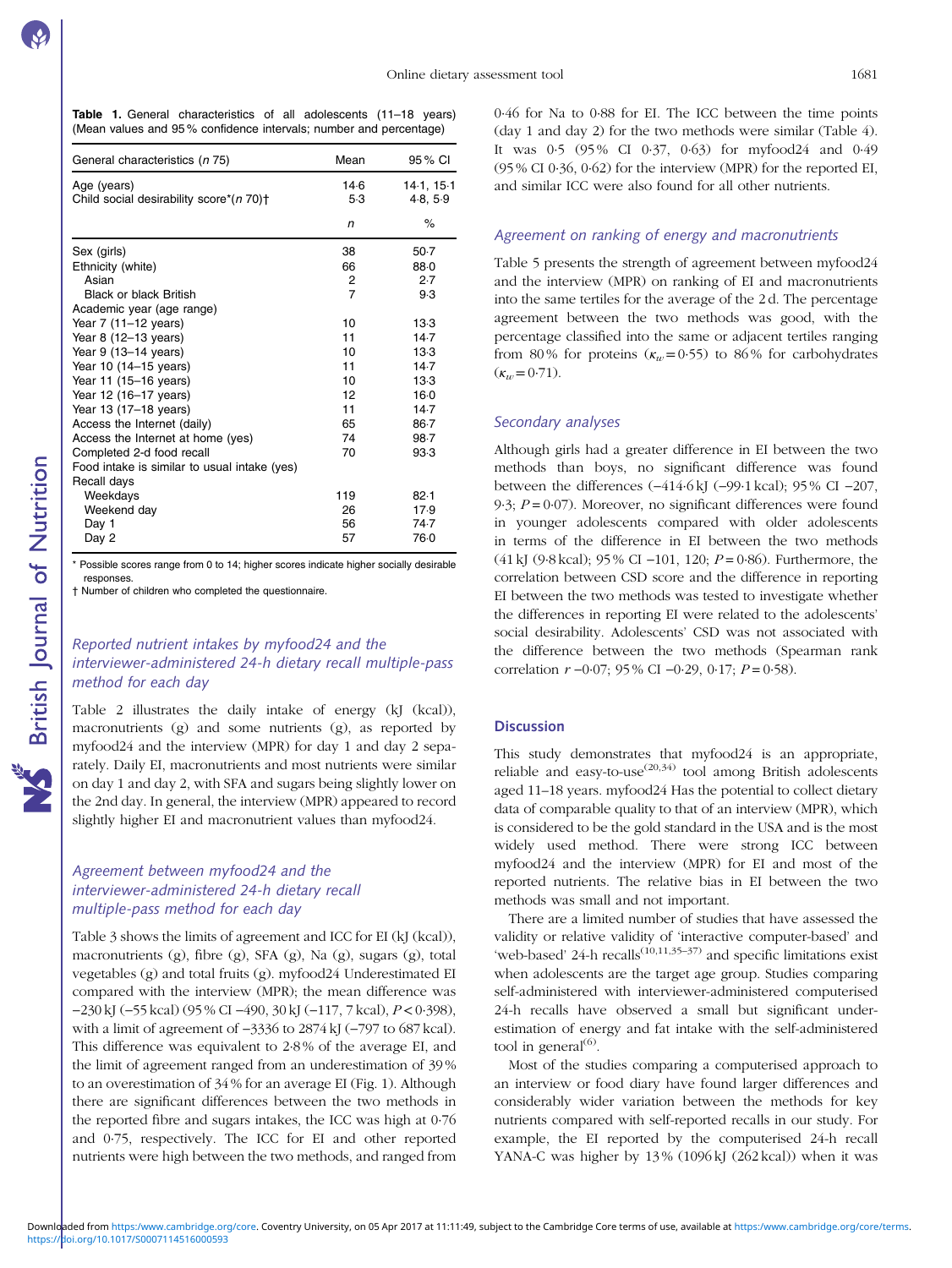<span id="page-5-0"></span>Table 2. Some nutrient intakes reported by myfood24 and the interviewer-administered 24-h multiple-pass dietary recall (interview (MPR))\*

(Mean values and standard deviations)

|                      |           | myfood24 | Interview (MPR) |        |  |
|----------------------|-----------|----------|-----------------|--------|--|
| Nutrients intake/d   | Mean      | SD       | Mean            | SD     |  |
| Day 1 (n 75)         |           |          |                 |        |  |
| Energy (kJ)          | 8514.3    | 4020-2   | 8745-2          | 38137  |  |
| Energy (kcal)        | 1999.9    | 925.9    | $2058 - 1$      | 871.2  |  |
| Protein (g)          | 70        | 37.7     | 72.1            | 39.4   |  |
| Carbohydrate (g)     | 272.2     | $135-4$  | 283-2           | 125.5  |  |
| Fat $(g)$            | 73.2      | 41.8     | 74.3            | 37.9   |  |
| SFA (g)              | $28 - 1$  | 20.3     | 28.6            | 16.9   |  |
| Fibre (g)            | 14.8      | 6.9      | $15-4$          | 7.2    |  |
| Na $(g)$             | 2.9       | $1-7$    | 2.7             | 1.3    |  |
| Sugars (g)           | 126-5     | 97.0     | 134.2           | 83.7   |  |
| Total vegetables (g) | 98.3      | 90.1     | 89.5            | 85.9   |  |
| Total fruits (g)     | $153 - 7$ | 207.9    | $163-1$         | 213.7  |  |
| Day 2 (n 70)         |           |          |                 |        |  |
| Energy (kJ)          | 7820-3    | 2745.5   | 8035.4          | 2561-4 |  |
| Energy (kcal)        | 1869-1    | 656.2    | 1920-5          | 612.2  |  |
| Protein (g)          | 66.2      | 26.2     | 68.0            | 22.7   |  |
| Carbohydrate (g)     | 256.6     | 98.3     | 267.8           | 99.3   |  |
| Fat $(g)$            | 63.4      | 30.3     | 68.3            | 26.6   |  |
| SFA(g)               | 23.8      | 14.1     | 27.7            | 13.7   |  |
| Fibre (g)            | $13-8$    | $6 - 1$  | 14.9            | 7.3    |  |
| Na $(g)$             | 2.4       | 1.2      | 2.7             | 1.6    |  |
| Sugars (g)           | 104.2     | 52.9     | $125 - 7$       | $65-8$ |  |
| Total vegetables (g) | 80.3      | 91.9     | $82 - 4$        | 80.6   |  |
| Total fruits (g)     | 164.9     | 210-3    | 1530            | 184.8  |  |

myfood24, Measure Your Food On One Day.

\* Daily intake of energy (kJ and kcal) and macronutrients such as proteins, carbohydrates and fats (g) as recorded by myfood24 and the interview (MPR) for the equivalent day.

Table 3. Agreement between myfood24 and the interviewer-administered 24-h multiple-pass dietary recall (interview (MPR)) with multiple observations per individual\*

(Mean differences, intraclass correlation coefficients (ICC) and 95 % confidence intervals)

|                      | myfood24-Interview (MPR) (n 75, using both days) |                |      |                    |        |                                                                |            |
|----------------------|--------------------------------------------------|----------------|------|--------------------|--------|----------------------------------------------------------------|------------|
|                      |                                                  |                |      | Limit of agreement |        | Intraclass correlation between<br>myfood24 and interview (MPR) |            |
| Nutrients intake     | Mean differences                                 | 95 % CI        | P    | Lower              | Upper  | ICC <sub>t</sub>                                               | 95 % CI    |
| Energy (kJ)          | 229.90                                           | $30.1. -489.9$ | 0.40 | $-3335.9$          | 2874.4 | 0.88                                                           | 0.84.0.92  |
| Energy (kcal)        | $-54.95$                                         | $7.2. -117.1$  | 0.40 | $-797.3$           | 687.3  | 0.88                                                           | 0.84.0.92  |
| Protein (g)          | $-1.62$                                          | $2.0 - 5.2$    | 0.60 | $-44.6$            | 41.4   | 0.77                                                           | 0.70.0.83  |
| Carbohydrate (g)     | $-11.13$                                         | $22.8. -0.5$   | 0.10 | $-152.1$           | 129.8  | 0.81                                                           | 0.74, 0.86 |
| Fat $(q)$            | $-2.92$                                          | $1.2. -7.0$    | 0.16 | $-51.7$            | 45.9   | 0.75                                                           | 0.67, 0.81 |
| SFA(g)               | $-2.10$                                          | $0.2, -4.2$    | 0.05 | $-27.5$            | 23.3   | 0.70                                                           | 0.60, 0.77 |
| Fibre $(q)$          | $-0.92$                                          | $-0.1 - 1.7$   | 0.03 | $-10.2$            | $8-4$  | 0.76                                                           | 0.68, 0.82 |
| Na $(q)$             | $-0.02$                                          | $0.2, -0.3$    | 0.84 | $-2.9$             | 2.9    | 0.46                                                           | 0.35, 0.59 |
| Sugars (g)           | $-14.35$                                         | $-0.3, -28.4$  | 0.02 | $-120.8$           | 92.1   | 0.75                                                           | 0.68, 0.82 |
| Total vegetables (g) | 3.67                                             | $15.8, -8.5$   | 0.62 | $-141.4$           | 148.7  | 0.47                                                           | 0.30.0.57  |
| Total fruits (g)     | 0.89                                             | $28.1, -26.3$  | 0.95 | $-324.1$           | 325.9  | 0.67                                                           | 0.57, 0.76 |

\* Daily intake of energy (kJ and kcal) and macronutrients such as proteins, carbohydrates and fats (g) as recorded by myfood24 and the interview (MPR) for all days.

† Intraclass correlation coefficients (ρ) between myfood24 and interview (MPR).

compared against a 1-d food record  $(n 136)$ , with a limit of agreement ranging from 86 % (7033 kJ (1681 kcal)) to 60 % (−4841 kJ (−1157 kcal)). However, the EI reported in YANA-C was higher by 5·5 % (427 kJ (102 kcal)) with a limit of agreement ranging from 68 % (5276 kJ (1261 kcal)) to -57 % (−4427 kJ  $(-1058 \text{ kcal})$  when compared with the interview  $(n 101)$ , and

the researcher guided the pupils when completing YANA- $C^{(15)}$  $C^{(15)}$  $C^{(15)}$ . When YANA-C was compared with the intervieweradministered YANA-C data for (n 236) adolescents from eight European cities, the EI was higher compared with the interview by 3 % (255 kJ (61 kcal)), with a limit of agreement ranging from 41 % (3778 kJ (903 kcal)) to  $-47$  % ( $-4289$  kJ ( $-1025$  kcal))<sup>([16\)](#page-8-0)</sup>.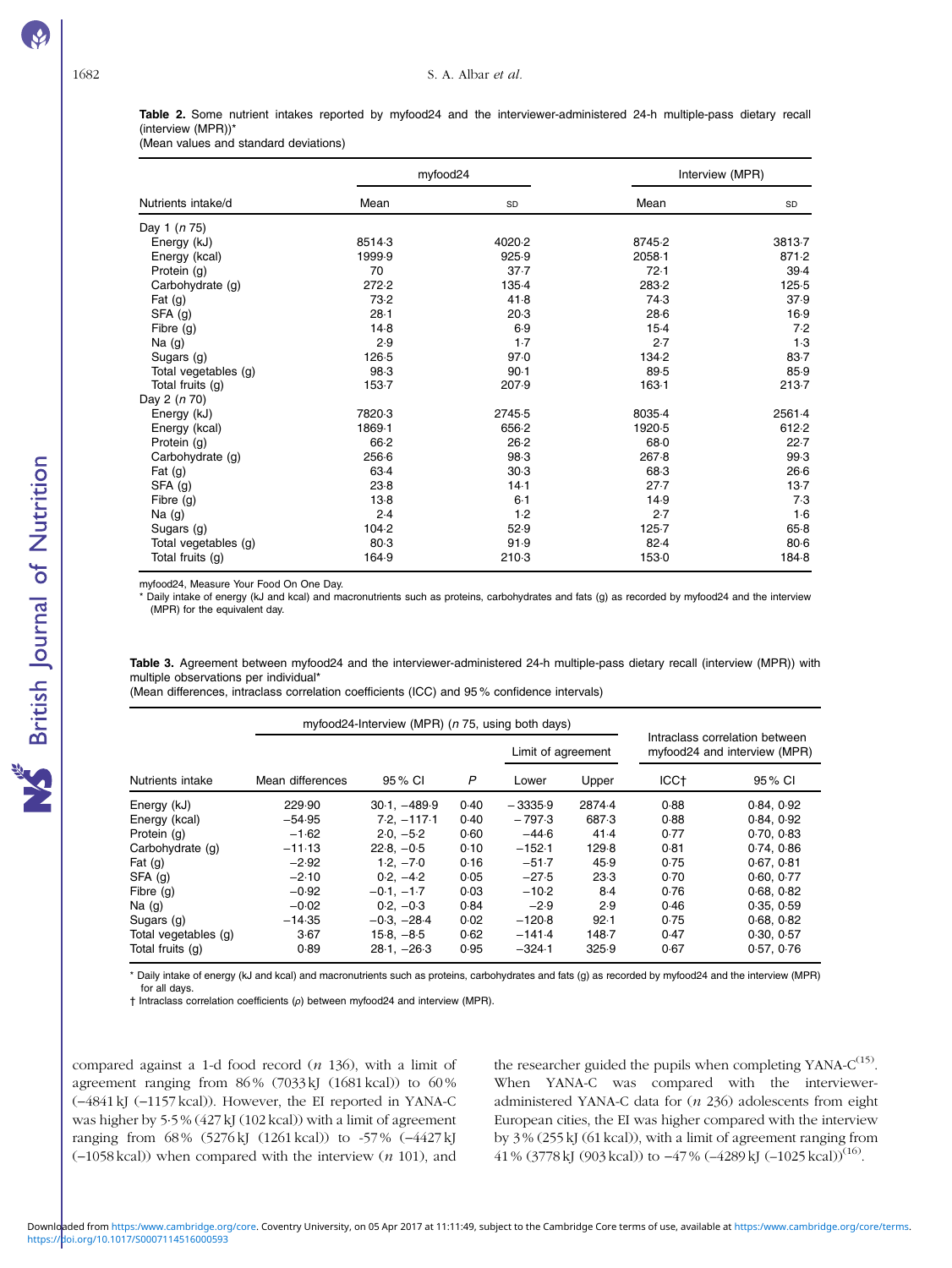<span id="page-6-0"></span>

Fig. 1. Bland and Altman plot for energy intake for the two methods (myfood24 and interviewer-administered 24-h multiple-pass dietary recall (MPR)), including both days of measurements ( $n$  75, using both days).

A recent study compared INTAKE24 (un-aided) with an interviewer-administered 24-h recall on the same day for 4 non-consecutive days conducted among 11–16-year-old adolescents. The findings showed that the average EI reported by INTAKE24 was lower than the interviewer-administered 24-h recall by 3 %, with a mean ratio of 0·97; the limit of agreement ranged from 82 % (upper mean ratio 1·82) to −48 % (lower mean ratio  $0.52$ )<sup>[\(38\)](#page-9-0)</sup>. Findings from the YANA-C and INTAKE24 studies were consistent in terms of absolute differences with the results for myfood24. However, the limits of agreement were narrower in myfood24 compared with other tools, possibly reflecting the additional information provided by using brand-specific nutrients. ASA24-Kids-2012 was less accurate than the interviewer-administered 24-h dietary recall when compared with observed intakes; nonetheless, both methods performed poorly among children aged 9–11 years<sup>[\(39\)](#page-9-0)</sup>. However, in a feeding study in which the true intake for three meals was known, eighty-one adults (20–70 years old) completing the ASA24 reported 80 % of the foods and drinks actually consumed compared with  $83\%$  in AMPM<sup>([40\)](#page-9-0)</sup>.

Adolescents in this study tended to underestimate fibre and sugar intakes using myfood24 compared with the interview MPR. Similarly, with INTAKE24, adolescents underestimated non-milk intrinsic sugar by 11 %, and it was found that high-sugar drinks were one of the most commonly omitted food items in the tool<sup>([38](#page-9-0))</sup>. Furthermore, it was noticed that adolescents in this study, particularly young adolescents, found it difficult to estimate both the amount of corn flakes consumed and the amount of milk consumed with the corn flakes, as the food photographs available in myfood24 only included bowls of cereal without milk. Therefore, adding some information in 'project instruction' (first screen in myfood24) about how to estimate corn flakes portion size would be useful (e.g. give an example for the standard portion size of corn flakes with and without milk), as well as emphasise the importance of reporting all sugary drinks and added sugar (extrinsic sugars).

In this study, Na and total vegetables had the lowest ICC and this is likely to be related to the choice of different food codes between the two methods that did not match well (far matches) or omissions/intrusions. In INTAKE24, for example, the

vegetable group had the largest percentage of food omissions  $(17%)$  among adolescents aged  $11-16$  years<sup>([38](#page-9-0))</sup>. Alternatively, it may relate to food items with a greater number of options, with respondents selecting items closer to the top of the list of search results rather than scrolling through the whole list to find the best match. This was suggested as being the case in an assessment of adults' responses to the ASA24<sup>([40\)](#page-9-0)</sup>. Similar mechanisms may explain the lower ICC for some nutrients and food groups.'

In this study, no significant differences were found between males and females in the differences in terms of reported EI between the two methods. This may highlight an advantage of using new technology in a dietary assessment method, as most adolescents nowadays share the same social characteristics, particularly regarding their use of the internet<sup> $(41)$  $(41)$ </sup>. Moreover, boys and girls have become similar in terms of their computer activities<sup> $(42)$ </sup>. In addition, no significant differences were found between younger adolescents and older adolescents in the differences between the two methods when reporting EI.

Despite there being no statistically significant differences between younger and older adolescents, some difficulties were noticed in our study among year 7 adolescents (11 years old) when they were reporting their food intake, particularly when identifying certain types of food, such as whole milk or semi-skimmed milk, or the cooking method used. This corresponds with other studies<sup> $(17,43)$  $(17,43)$  $(17,43)$ </sup> that have found that adolescents aged 11–12 years should complete the tools with assistance from an adult. Owing to adolescents' limited knowledge of food names and types, their ability to self-report their food intake without support is limited $^{(3)}$  $^{(3)}$  $^{(3)}$ . Therefore, we recommend that adolescents <12 years of age would require assistance from the researcher or parents to obtain more accurate data, regardless of the dietary assessment method used (traditional methods or an online dietary assessment method, especially if the new method contains a large database). However, the assistance could be provided at a group level (e.g. at school classes) when using an online dietary assessment tool, as there is no difference between 11–12-year-old adolescents and adults in technical understanding of websites $(44)$ .

Self-reporting of dietary intake is susceptible to social desirability bias, which is rarely evaluated in the development of new dietary assessment tools<sup> $(45)$  $(45)$ </sup>. The association between CSD score and the differences in EI between the two methods has been investigated in this study. The CSD score was developed based on the Marlowe–Crowne Social Desirability  $(MCSD)$  scale for adults<sup>([46](#page-9-0))</sup>. Higher scores on the MCSD scale were related to lower accuracy of reporting EI, with under reporting of fats, sweets and total  $EI^{(47)}$  $EI^{(47)}$  $EI^{(47)}$ . In this study, the mean tendency towards social desirability among adolescents was 5·3 out of 14 and it was not associated with the difference EI between the two methods.

Regarding study strengths, this study has followed the general principles of an appropriate relative validity study design, as the test method and the reference method have measured the same underlying concept over the same time period<sup>([48](#page-9-0))</sup>. Moreover, 2 d were used to ensure the accuracy and reproducibility of myfood24. There are considerable advantages in collecting replicate observations, so that the repeatability of the methods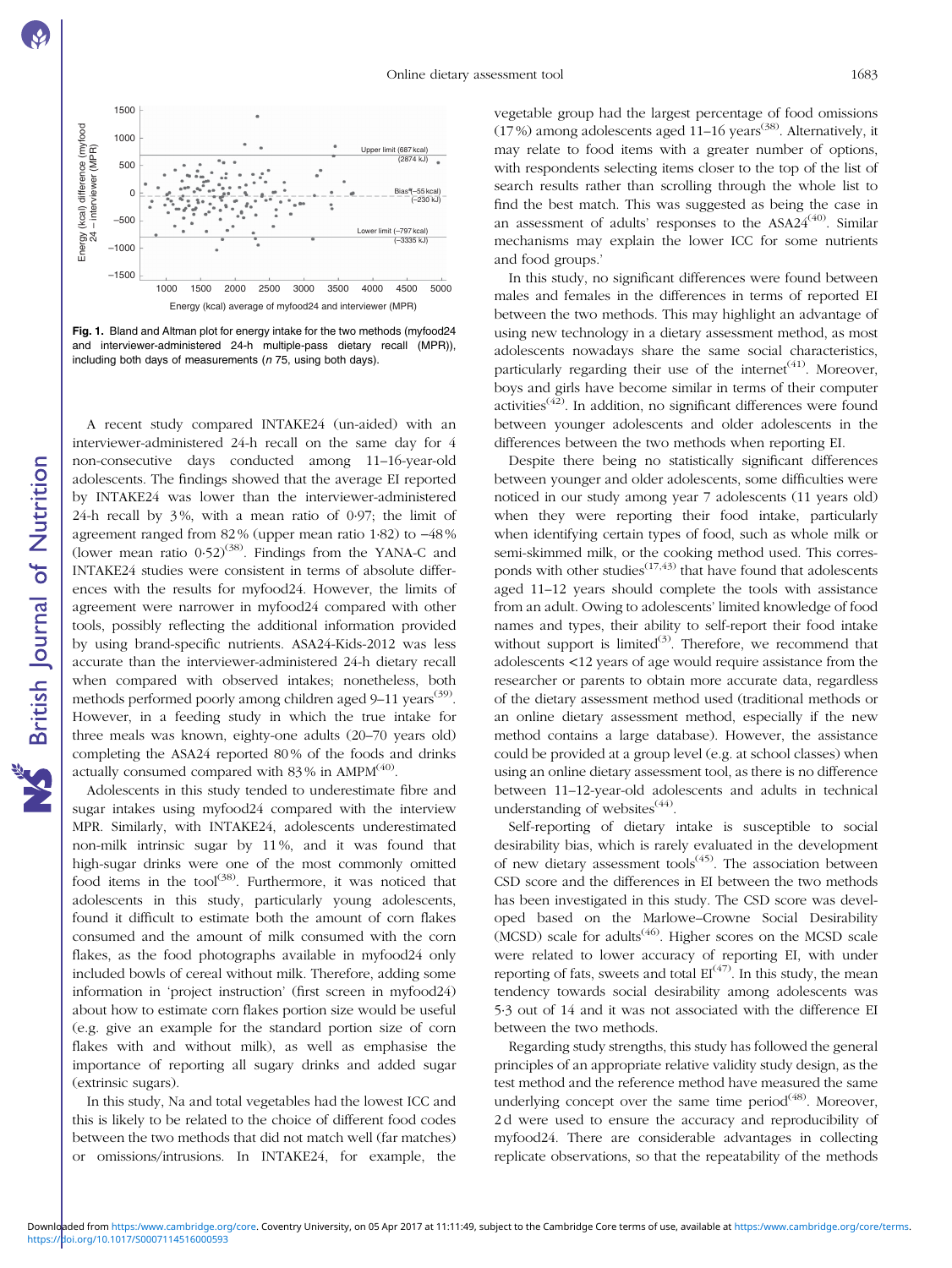<span id="page-7-0"></span>Table 4. Agreement between day 1 and day 2 using the same method (Intraclass correlation coefficients (ICC) and 95 % confidence intervals)

|                      |      | myfood24   |            | Interview (MPR) |  |
|----------------------|------|------------|------------|-----------------|--|
| Nutrient intake      | ICC  | 95 % CI    | <b>ICC</b> | 95 % CI         |  |
| Energy (kcal)        | 0.50 | 0.37, 0.63 | 0.49       | 0.36, 0.62      |  |
| Protein (g)          | 0.49 | 0.31, 0.59 | 0.44       | 0.30, 0.58      |  |
| Carbohydrate (g)     | 0.48 | 0.34, 0.60 | 0.46       | 0.33, 0.60      |  |
| Fat $(q)$            | 0.52 | 0.39, 0.65 | 0.47       | 0.34, 0.61      |  |
| SFA (g)              | 0.52 | 0.39, 0.65 | 0.46       | 0.33, 0.60      |  |
| Fibre (g)            | 0.45 | 0.31, 0.59 | 0.51       | 0.38, 0.64      |  |
| Na(g)                | 0.30 | 0.20, 0.45 | 0.30       | 0.20, 0.46      |  |
| Sugars (g)           | 0.39 | 0.24, 0.53 | 0.35       | 0.21, 0.50      |  |
| Total vegetables (g) | 0.27 | 0.12, 0.42 | 0.27       | 0.12, 0.43      |  |
| Total fruits (g)     | 0.54 | 0.42.066   | 0.51       | 0.38.064        |  |

myfood24, Measure Your Food On One Day; Interview (MPR), interviewer-administered 24-h multiple-pass dietary recall.

Table 5. Agreement on ranking of energy and macronutrient intakes into tertiles of intake for the average of the 2d (Linear weighted  $\kappa$  ( $\kappa_w$ ) and 95% confidence intervals; n 70)

| <b>Nutrients</b> | Same or adjacent <sup>*</sup> (%) | $K_{W}$ | 95 % CI    | Agreement†  |
|------------------|-----------------------------------|---------|------------|-------------|
| Energy           | 83                                | 0.62    | 0.59.0.74  | Substantial |
| Protein          | 80                                | 0.55    | 0.52.0.58  | Moderate    |
| Carbohydrate     | 87                                | 0.71    | 0.67, 0.76 | Substantial |
| Fat              | 81                                | 0.58    | 0.48.068   | Moderate    |

\* Percentage of adolescents classified into same or adjacent quintile.

† Strength of agreement: 0·00–0·20 (slight), 0·21–0·40 (faire), 0·41–0·60 (moderate), 0·61–0·80 (substantial), 0·81–1·00 (almost perfect).

can be observed. The present study has also examined whether social desirability response bias is a source of measurement error in validation.

In terms of the limitations of this study, 'relative' instead of 'absolute' validity was applied by comparing myfood24 with a face-to-face interview MPR; thus, measurement error may have occurred as the two methods are not totally independent from each other, and the subject is not totally independent on the 2 different days. However, measurement error cannot be independent in all dietary assessment methods and it is difficult to measure the absolute validity of dietary intake $(49)$  $(49)$ . The main validation study for myfood24 is being conducted in a large sample of adults against reference measures (an intervieweradministered MPR) and biomarkers of nutritional exposure including urinary N (for protein), K, sucrose and fructose and total energy expenditure (TEE).

The process of collecting dietary information using one method may affect the response to the other method, as participants may become more conscious about their diet and improve their recall in the second method $^{(1)}$  $^{(1)}$  $^{(1)}$ . In order to limit this effect on the use of myfood24 and to test the tool in a way that will be used in practice, we had intended that all students would complete myfood24 before the MPR. However, owing to the availability of the interviewers, computers and students, a pragmatic approach was taken. An unbalanced design was used in the order of administration of the two methods, with more participants completing myfood24 first than the interviewer-administered MPR. However, no statistical differences were found in the order of the

administration of the two methods, which was explored in a subsample analysis (online Supplementary Table S2). An alternative approach would have been to randomise the order of the two instruments, as it is possible that students would be more conscientious about completing the first instrument and perhaps would have lost interest for the second method. However, the mode of delivery of the two methods was different, and thus potentially minimising any such effect.

The aim of this study was to evaluate adolescents aged 11–18 years and their ability to use myfood24, rather than their ability to use any underlying database. Therefore, the same food database has been used in the two methods, which may enhance the agreement and correlation between them, but provides a clearer comparison of the tool itself.

Limited numbers of dietary assessment methods have been found to be reproducible and valid for use among adoles-cents<sup>[\(50\)](#page-9-0)</sup>. A review by Forrestal<sup>([51](#page-9-0))</sup> of twenty-eight studies found that retrospective methods, especially 24-h dietary recalls, are preferred for use among adolescents. In general, there is a tendency for a higher estimate of EI by two non-consecutive 24-h recalls compared with a 5-d estimated food record. The 24-h recall is a valid method for assessing dietary intake at the group level, and even young children could estimate their EI with 78% accuracy when compared with food records<sup>[\(50,52,53\)](#page-9-0)</sup>. At the group level, the multiple-pass 24-h recall accurately reflected mean EI with no difference between the mean of 3 d EI and TEE estimated by doubly labelled water $(54)$  $(54)$  $(54)$ .

Although using new technology for reporting dietary intake has many advantages, using new technology for recall seems not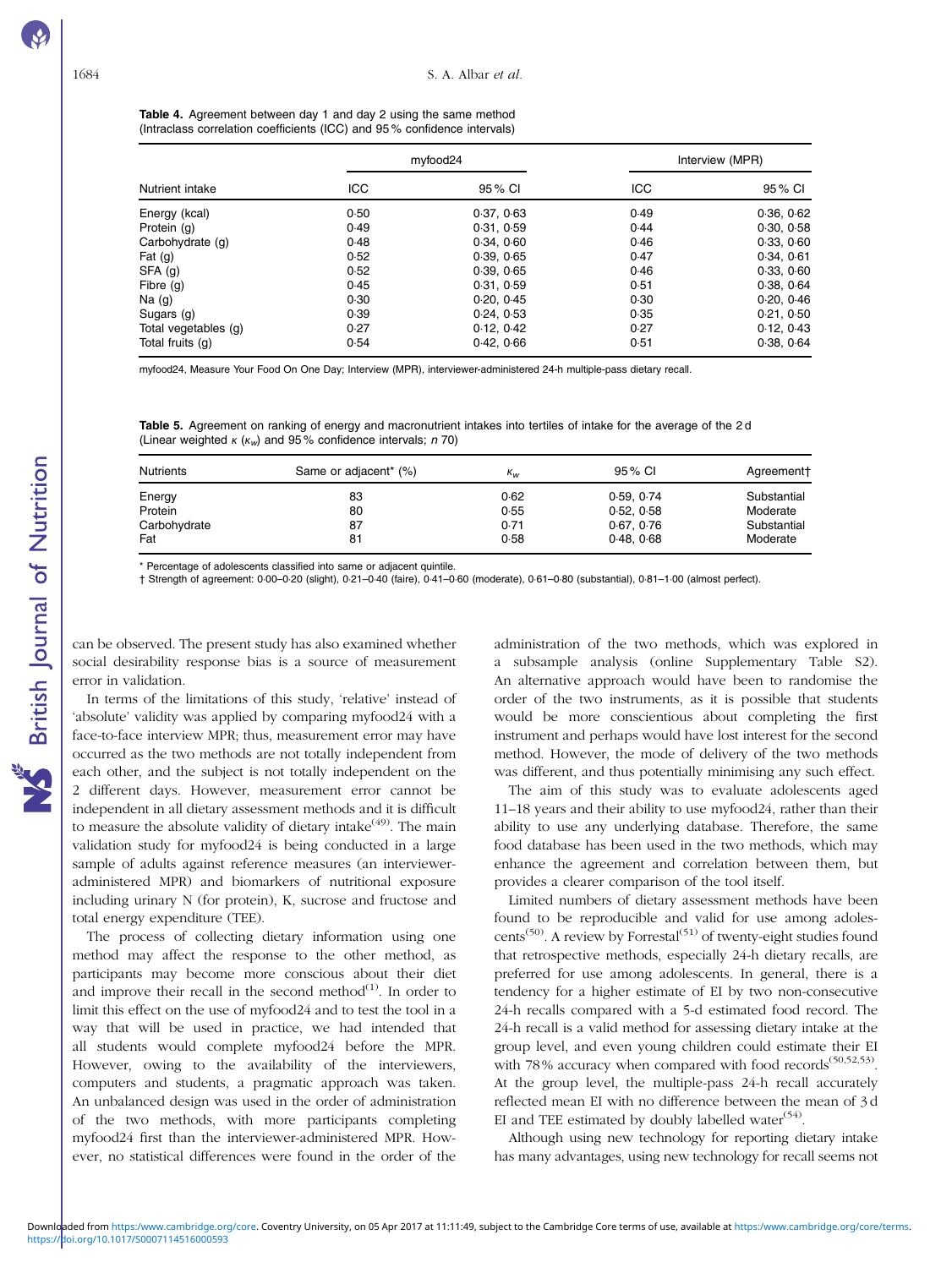<span id="page-8-0"></span>to rectify the issue of potential under-reporting of EI among adolescents or adults<sup> $(3,6)$ </sup>. This may be due to the cognitive processes involved in dietary recall. It has been suggested that what one eats is stored in the generic memory and rarely encoded into long-term memory<sup>(3)</sup>. In addition, adolescents underestimate EI by  $18-42\%$  when using a food record<sup>[\(55\)](#page-9-0)</sup>. Findings from a focus group study found that adolescents preferred to report their food intake at the end of the day as they still remembered what they had consumed, rather than via a 24-h recall or food record<sup>[\(56\)](#page-9-0)</sup>. However, that was not possible for the validation study; although myfood24 has the option to be used as a recall or food record, it would have been impractical to perform the interview at the end of the day. Therefore, further studies are required to investigate the accuracy of reported adolescents' food intakes using myfood24 at the end of the day, comparing the findings with estimated energy expenditure.

### Conclusion

myfood24 Is an online 24-h dietary assessment method developed to meet the need for an accurate national online dietary assessment tool. The findings of this study confirm that myfood24 has the potential to collect accurate dietary data that are comparable in quality with an intervieweradministered 24-h recall (MPR) among adolescents aged 11–18 years, while being less laborious in terms of the data collection method. However, using an online dietary assessment tool may not be feasible for adolescents <12 years of age without assistance. myfood24 Is currently being validated in adults against nutritional biomarkers. Further research is required to test the feasibility of using myfood24 in a large epidemiological study with different age groups so as to standardise and automate dietary measurement within the UK population.

### Acknowledgements

The authors acknowledge the postgraduate nutritionists who conducted the 24-h MPR: M. Kamar, M. Morris, C. Rycroft, E. Vargas-Garcia. Also, the authors acknowledge those involved in coding the interview (MPR) in myfood24.

This study was funded by the Medical Research Council (MRC) (ref: G1100235/1). S. A. A. is in receipt of a scholarship from King Abdul-Aziz University, Jeddah, Saudi Arabia.

The authors' contributions are as follows: S. A. A. designed the study, analysed and interpreted the data, and wrote the manuscript. D. C. G. assisted in analysing the data. J. E. C., C. E. L. E., D. C. G. and N. A. A. assisted in designing the study and interpreting the data. All the authors reviewed and approved the final version of the manuscript.

None of the authors has any conflicts of interest to declare.

### Supplementary material

For supplementary material/s referred to in this article, please visit<http://dx.doi.org/10.1017/S0007114516000593>

### References

- 1. Willett W (2013) Nutritional Epidemiology. New York, NY: Oxford University Press.
- 2. Boushey C, Kerr D, Wright J, et al. (2009) Use of technology in children's dietary assessment. Eur J Clin Nutr 63, S50-S57.
- 3. Livingstone MBE, Robson PJ & Wallace JMW (2004) Issues in dietary intake assessment of children and adolescents. Br J Nutr 92, S213.
- 4. Vereecken C, Dohogne S, Covents M, et al. (2010) How accurate are adolescents in portion-size estimation using the computer tool Young Adolescents' Nutrition Assessment on Computer (YANA-C)? Br J Nutr 103, 1844–1850.
- 5. Ngo J, Engelen A, Molag M, et al. (2009) A review of the use of information and communication technologies for dietary assessment. Br J Nutr 101, Suppl. 2, S102–112.
- 6. Illner A-K, Freisling H, Boeing H, et al. (2012) Review and evaluation of innovative technologies for measuring diet in nutritional epidemiology. Int J Epidemiol 41, 1187–1203.
- 7. Brener ND, Billy JOG & Grady WR (2003) Assessment of factors affecting the validity of self-reported health-risk behavior among adolescents: evidence from the scientific literature. *J Adolesc Health* 33, 436-457.
- 8. Subar AF, Kirkpatrick SI, Mittl B, et al. (2012) The Automated Self-Administered 24-hour dietary recall (ASA24): a resource for researchers, clinicians, and educators from the National Cancer Institute. *J Acad Nutr Diet* 112, 1134-1137.
- 9. Roberts K (2010) Dietary Surveillance and Nutritional Assessment in England: What Is Measured and Where Are the Gaps?. Oxford: National Obesity Observatory.
- 10. Touvier M, Kesse-Guyot E, Méjean C, et al. (2011) Comparison between an interactive web-based self-administered 24 h dietary record and an interview by a dietitian for large-scale epidemiological studies. Br J Nutr 105, 1055.
- 11. Liu B, Young H, Crowe FL, et al. (2011) Development and evaluation of the Oxford WebQ, a low-cost, web-based method for assessment of previous 24 h dietary intakes in large-scale prospective studies. Public Health Nutr 14, 1998–2005.
- 12. Carter M, Burley V & Cade J (2013) Development of 'My Meal Mate' – a smartphone intervention for weight loss. Nutr Bull 38, 80–84.
- 13. Hillier FC, Batterham AM, Crooks S, et al. (2012) The development and evaluation of a novel internet-based computer program to assess previous-day dietary and physical activity behaviours in adults: the Synchronised Nutrition and Activity Program for Adults (SNAPATM). Br J Nutr 107, 1221-1231.
- 14. Baranowski T, Islam N, Douglass D, et al. (2012) Food Intake Recording Software System, version 4 (FIRSSt4): a self‐ completed 24-h dietary recall for children. *J Hum Nutr Diet* 27, Suppl. s1, 66–71.
- 15. Vereecken CA, Covents M, Matthys C, et al. (2005) Young adolescents' nutrition assessment on computer (YANA-C). Eur J Clin Nutr 59, 658–667.
- 16. Vereecken C, Covents M, Sichert-Hellert W, et al. (2008) Development and evaluation of a self-administered computerized 24-h dietary recall method for adolescents in Europe. Int J Obes (Lond) 32, S26–S34.
- 17. Vereecken C, Covents M, Maes L, et al. (2014) Formative evaluation of the dietary assessment component of Children's and Adolescents' Nutrition Assessment and Advice on the Web (CANAA-W). J Hum Nutr Diet 27, 54–65.
- 18. Moore HJ, Ells LJ, McLure SA, et al. (2008) The development and evaluation of a novel computer program to assess previous-day dietary and physical activity behaviours in school children: the Synchronised Nutrition and Activity Program™ (SNAP™). Br J Nutr 99, 1266-1274.